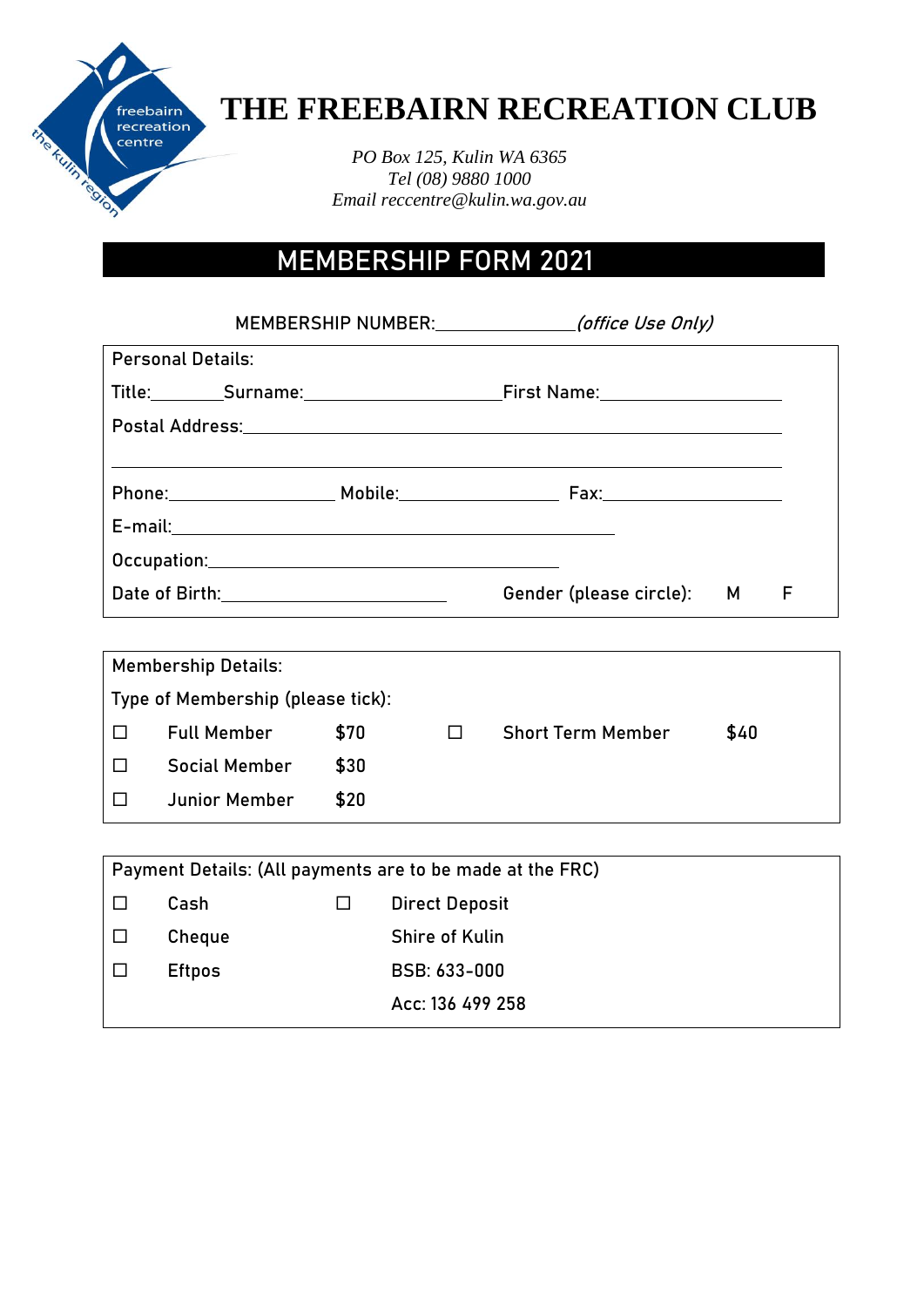### CONDITIONS OF MEMBERSHIP

- 1. Annual Membership period will be from  $1<sup>st</sup>$  of March to the 28<sup>th</sup> February each year.
- 2. Membership applications complete with relevant membership fee must be signed and returned to the Manager for approval prior to commencement of member privileges.
- 3. For continuing, approved members, the obligatory Annual Membership fee must be paid by **28th February each year** for a member to remain current. Any member having difficulty meeting this deadline may contact the Centre Manager and together develop a suitable payment option.
- 4. Any MEMBERSHIP fees paid **WILL NOT** be refunded.
- 5. Management reserves the right to terminate or suspend memberships. Written notification will be provided in such cases.
- 6. Junior members (aged 13+) will need to become full members on attaining the age of eighteen years.
- 7. Members are entitled to use social facilities and the bar area as permitted under the Liquor Licensing Act 1998.
- 8. Any member found causing wilful damage to any Centre property, or found to have removed or misused Centre property may be charged to the full extent of the law.
- 9. Damage to Centre property, shall be paid for by any person(s) who wilfully or negligently causes such damage. Members(s) are responsible for damages incurred by dependent guest/children.
- 10. Members are to maintain and keep good order and decent behaviour.
- 11. There will be **NO SMOKING** in any part of the centre by any person at any time.
- 12. Membership conditions and guidelines maybe changed by the Management without notice.
- 13. Management reserves the right to request the use of the facility, should it be required for special purpose or one-off events.
- 14. Areas used must be left in a clean and tidy condition.

### **DECLARATION**

I/We hereby make application for Membership of The Freebairn Recreation Club, to utilise facilities and services and will not hold liable The Freebairn Recreation Club, Shire of Kulin and its agent, employees for any personal injury or loss of property.

I/We have read and understood the above regulations and the Conditions of Membership and agree to uphold them for as long as the term of this agreement.

| Name: | Signature: |                                                          |
|-------|------------|----------------------------------------------------------|
|       |            | المستحدث المستحسنا المستحسنا المستحدة المستحسنا المستحدة |